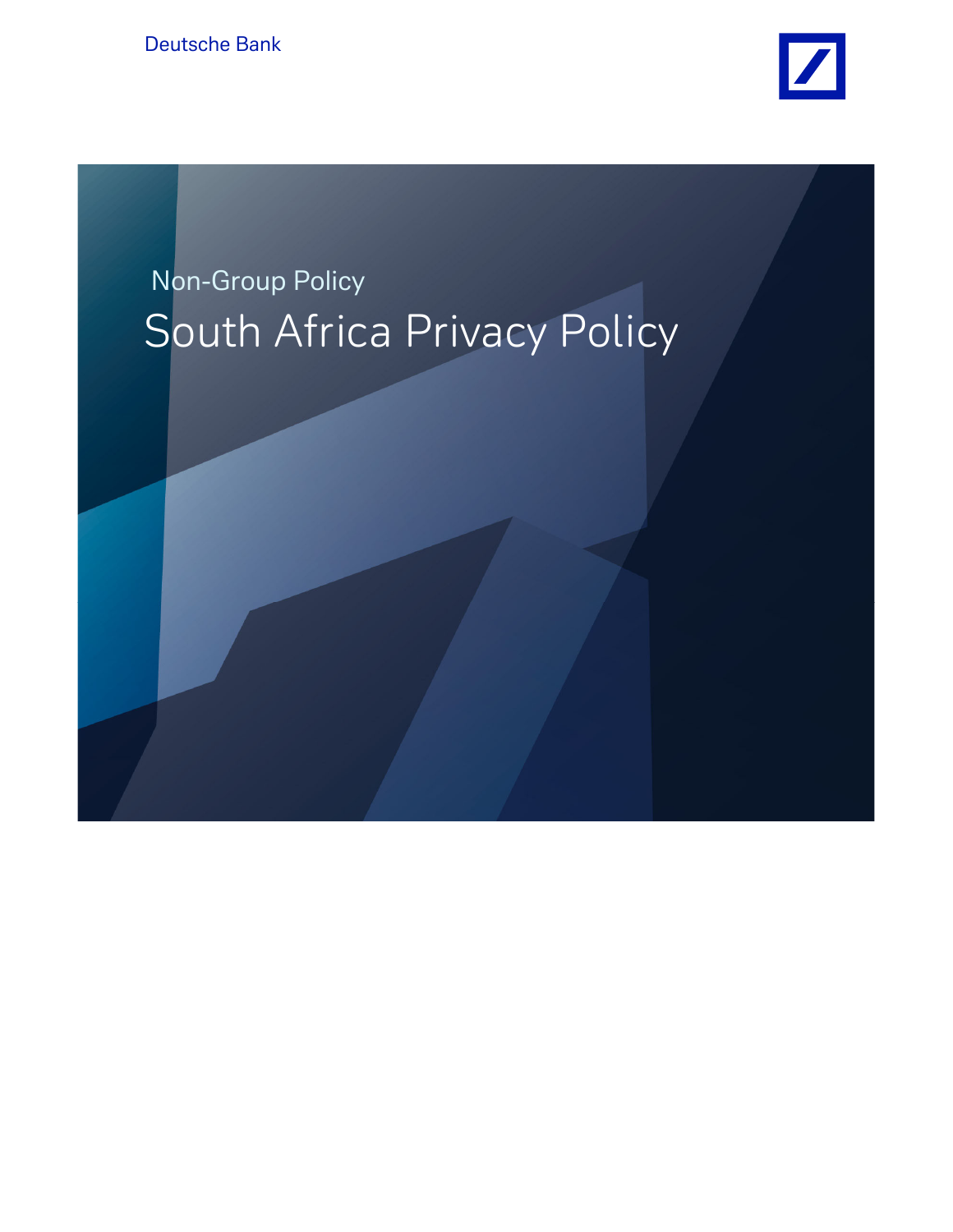# **Table of Contents**

| 0.  |  |
|-----|--|
| 1.  |  |
| 2.  |  |
| 3.  |  |
| 4.  |  |
| 5.  |  |
| 6.  |  |
| 7.  |  |
| 8.  |  |
| 9.  |  |
| 10. |  |
| 11  |  |
| 12. |  |
| 13. |  |
|     |  |
| 15. |  |
| 16. |  |
| 17. |  |
| 18. |  |
|     |  |
| 20. |  |
| 21. |  |
| 22. |  |
|     |  |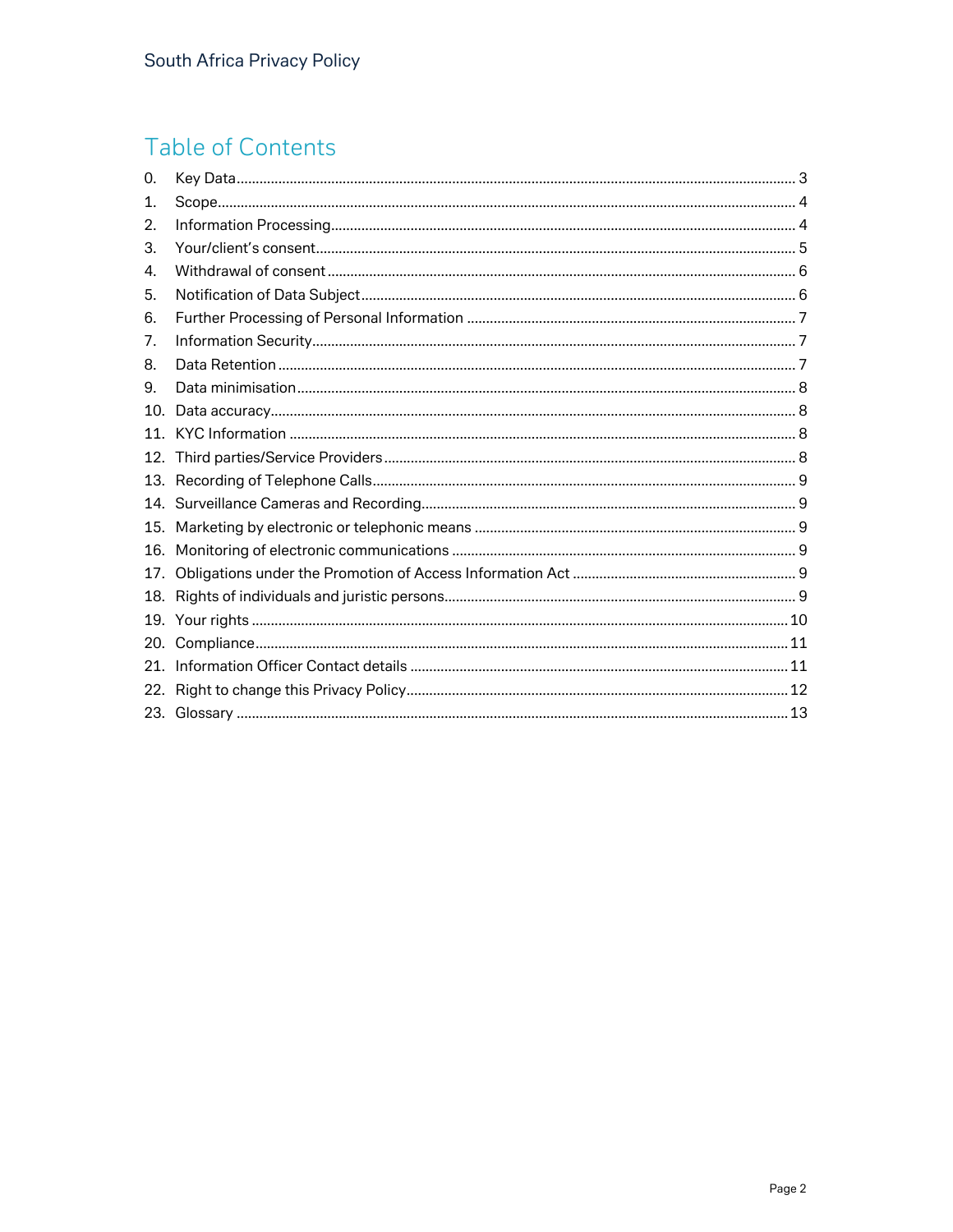# 0. Key Data

#### **Summary**

This policy describes how Deutsche Bank AG Johannesburg Branch ("DBJ") collects, uses, discloses and protects personal information.

#### Addressees

The policy is directed at all clients, third-party service providers of DBJ and any other person whose personal information may be processed by the DBJ, such as prospective clients.

#### Implementation Date

3 July 2020 version 2 (revised March 2022)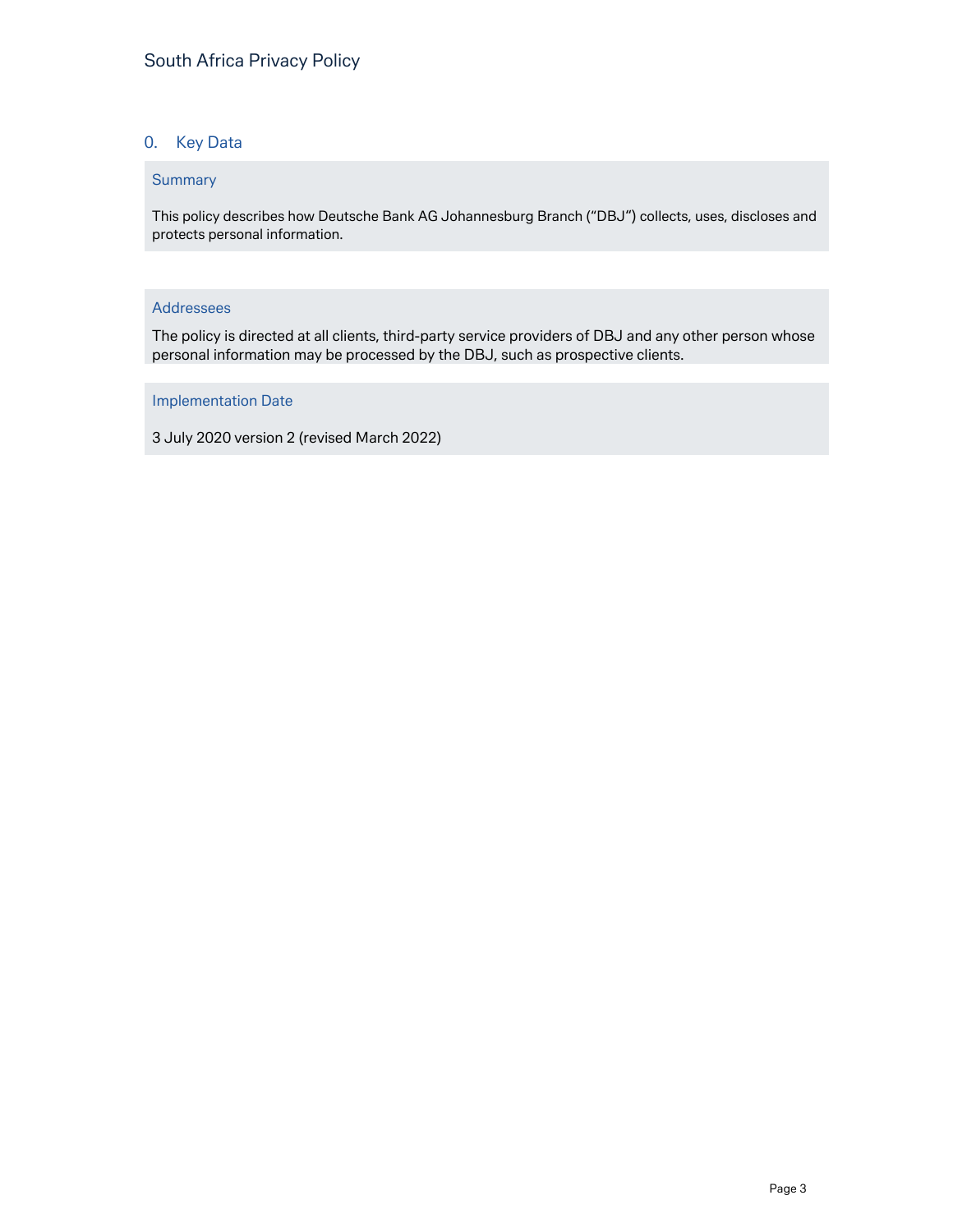#### 1. Scope

As a banking institution, there are various streams of information that flow through the business. Therefore, DBJ is a responsible party for ensuring the protection of information it processes. DBJ is also responsible for ensuring the information processed by the various functionaries in DBJ remain private and confidential where required. DBJ cares about protecting the personal information entrusted to us. This policy describes the principles which govern the processing and protection of all personal information in DBJ.

The principles described in this policy apply to personal information related to living natural persons and juristic persons (each a "person"). The policy applies to all information whether such information is contained in an electronic format, saved on a drive, or processed in physical form (e.g., paper records).

The right to privacy is an enshrined constitutional right. The right to privacy which includes the right to privacy of communications<sup>1</sup> is an essential human right that is fundamental to human dignity and is not easily limited.

The protection of the right to privacy finds expression in the Protection of Personal Information Act ("POPIA") which sets out the principles which should govern the processing of personal information by responsible parties. DBJ is a branch of a bank within the European Economic Area also lends guidance from the provisions set out in the General Data Protection Regulation ("GDPR") which form the basis of Group Policies.

#### 2. Information Processing

Processing of information includes the collection, receipt, recording, storing of information amongst other uses2. Personal Information processed is obtained directly from data subjects, through further processing from third parties or we may collect personal information about such persons from third parties and publicly available sources. We also collect personal information by CCTV cameras for security purposes. Each function within DBJ is responsible for the maintenance of a Level 1 Key Operating Procedure ("KOP") on Data Protection. The Level 1 KOP details the kind of personal information processed by any particular function in the course of dispensing their duties. Each DBJ function is accountable for the information in its control. Each function has a clear understanding of the purpose of this personal information in their control of the specific context of that function. The Level 1 KOPs provides function-specific direction on how information should be dealt with. The provisions of the Level 1 KOPs are consistent with the principles of this Policy.

In terms of POPIA, there are only limited reasons for which personal information may be processed<sup>3</sup>

- If consensually provided by the data subject
- Information required to conclude or perform the contractual obligation
- Information required by law

–

- Information is necessary for the protection of a legitimate interest of the data subject
- Information is necessary for the protection of a legitimate interest of a responsible party

DBJ only processes information if it relates to at least one of the abovementioned purposes.

We use personal information for the following purposes (note this is not an exhaustive list of uses):

<sup>1</sup> Section 14(c) of the Constitution of South Africa of 1996

<sup>2</sup> Section 1 of Protection of Personal Information Act 2013

<sup>&</sup>lt;sup>3</sup> Section 11 of the Protection of Personal Information Act 2013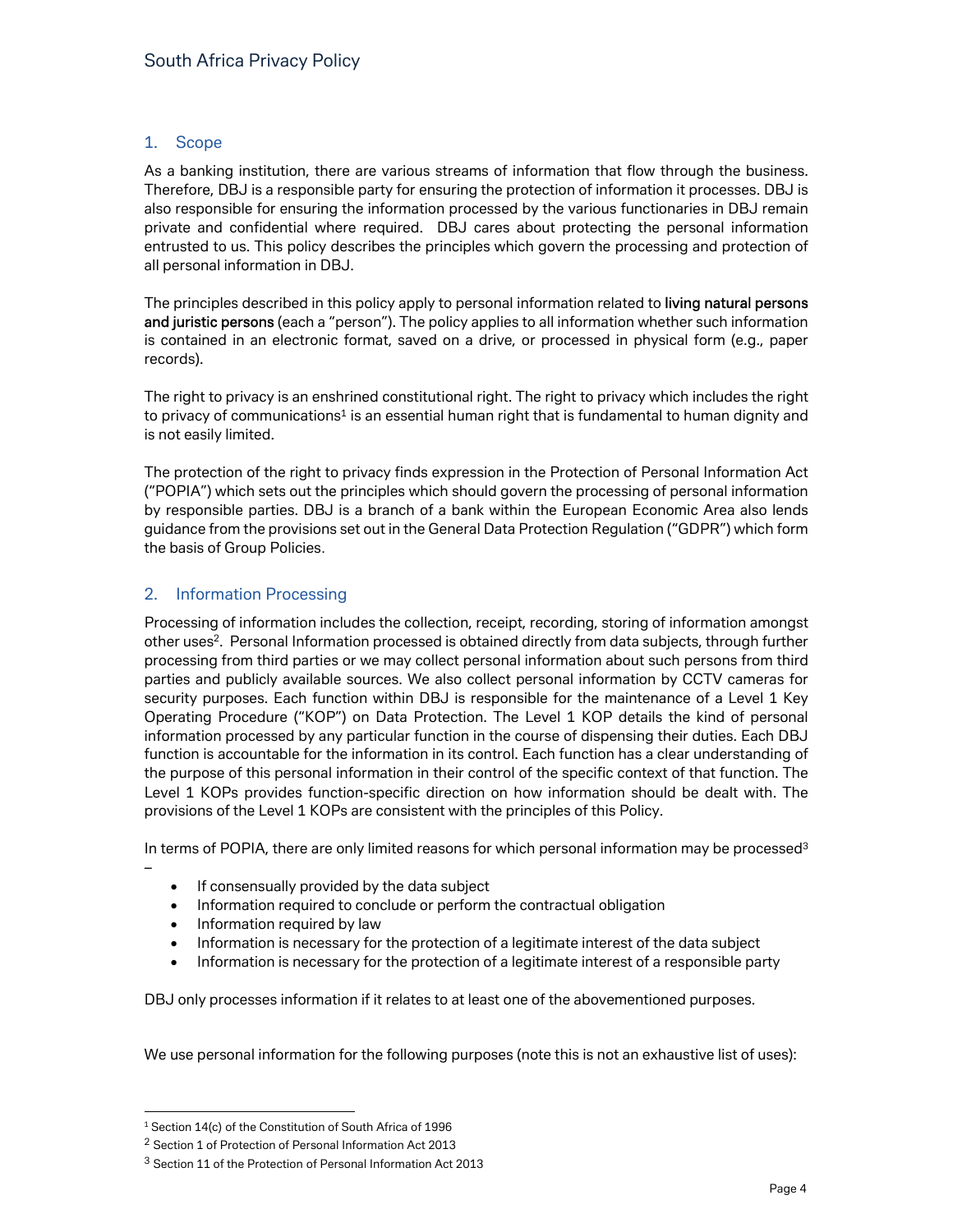- Manage risk, detect, and prevent fraud, to meet the requirements of anti-money laundering and terrorist financing laws and regulations and other legal, regulatory and industry self-regulatory requirements. These purposes may lead us to (among other measures):
	- $\triangleright$  establish and verify your and our clients' identity, confirming politically exposed person status and check it against money laundering, terrorist financing or similar watch lists established by regulatory agencies or similar bodies in South Africa and internationally; and
	- $\triangleright$  check and evaluate prospective clients' and business principals' past dealings or accounts with us or our international branches and affiliates, including, for example, information about on-boarding rejections, relationship terminations, suspicious financial activity reports and other information material to financial risk assessment and fraud prevention, generally using a person's personal information to protect DBJ and its employees from fraud and error.
- Comply with legal reporting requirements stipulated by legislation, in-country and cross border;
- Customer profiling;
- Maintain business records for reasonable periods and to meet legal and regulatory record retention requirements;
- Meet our responsibilities to you and/or our clients;
- Follow your and/or our clients' instructions;
- Tell you and/or our clients by telephone and/or electronic communication about services and products available within the Group;
- Make sure our business suits client needs;
- Maintaining employee records as to Group requirements and for reporting purposed to the Department of Labour;
- Cross-check your qualifications and experiences with the requirements of job positions either currently vacant or becoming vacant in the future;
- Conducting background checks, including criminal records and ITC;
- Maintain a record of visitors to our premises for the means of corporate security as well as Occupational Health and Safety;
- Complete all requirements stipulated by Deutsche Bank Vendor Risk Management Policy; and
- Otherwise with a person's consent, or as permitted or required by law.

Without personal information, we may not be able to provide or continue to provide our clients with the products or services that they need.

DBJ is part of the Deutsche Bank Group and detail on the Group's data privacy rules can be found at the below external web address

https://www.db.com/company/en/data-protection.htm

#### 3. Your/client's consent

Most personal information collected by DBJ in the course of business is done so by consent, however, it is important to note that consent is not always a legal requirement for collected information in contrast to GDPR provisions. Consent is not required where one or more of the Section11 of POPIA purposes exist at the time of processing (i.e., consent is not required if the information is being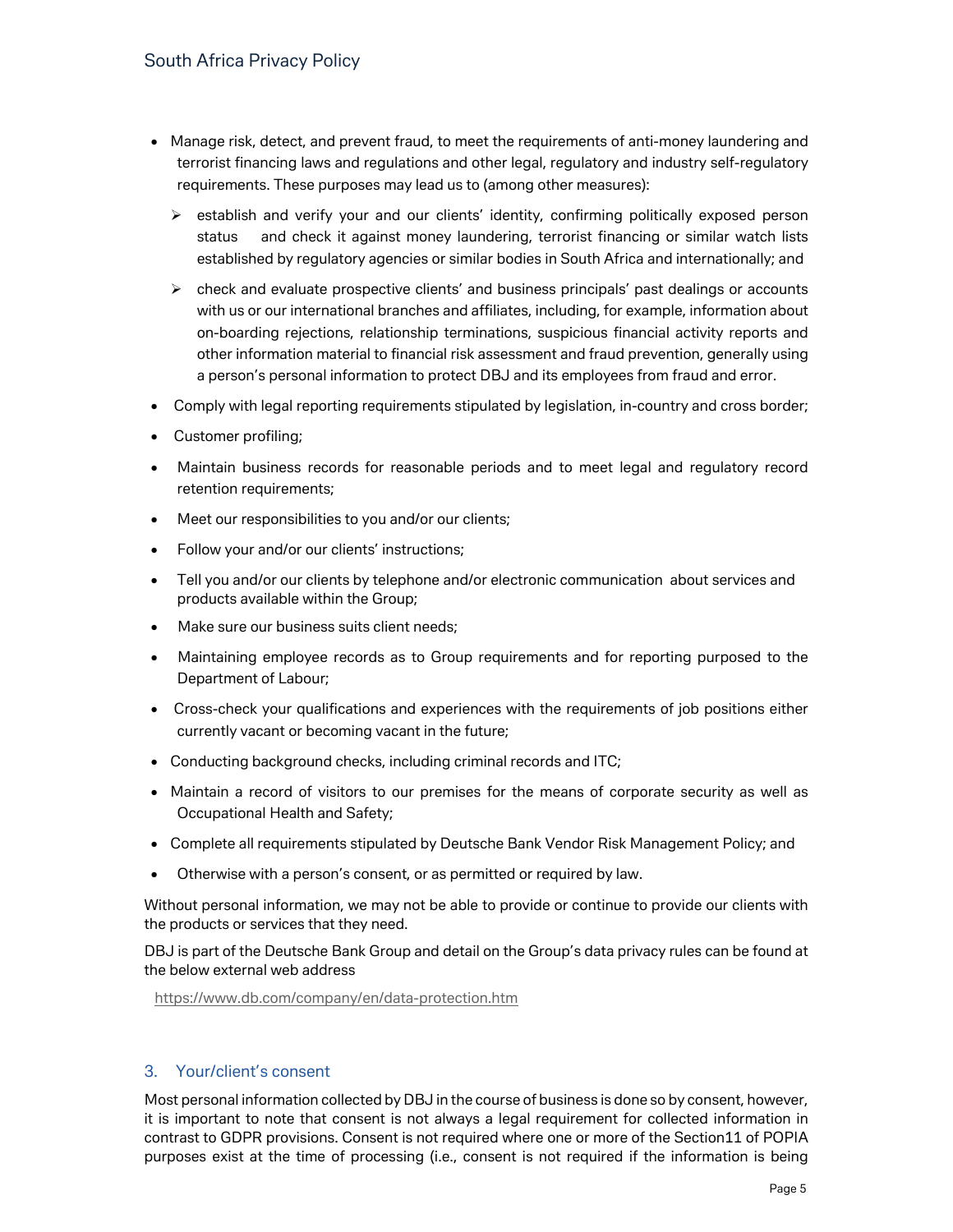processed by a requirement law). Consent to the collection, use and disclosure of personal information may be given in various ways.

Consent can be expressed (for example, orally, electronically or on a form signed describing the intended uses and disclosures of personal information) or implied (for example, when you and/or a client provides information necessary for a service requested). Consent may be given by your authorized representative (such as a legal guardian or a person having power of attorney). By providing DBJ with your personal information, we will assume that you consent to our collection, use and disclosure of such information for the purposes identified or described in this Privacy Policy, or otherwise at the time of collection. Therefore, by providing personal information to DBJ, you consent to us processing your personal information as set out in this policy.

If you provide us with personal information about another person, we will assume that you have the consent of that individual or entity to enable us to collect, use or disclose their personal information to us as described in this Privacy Policy.

You may withdraw your consent to our collection, use and disclosure of personal information, subject to contractual and legal restrictions and reasonable notice, and provided that any consent you have given for certain purposes (for instance, risk management, fraud prevention and similar legitimate purposes identified in this policy) will be valid for so long as necessary to fulfil those purposes. Note that if you withdraw your consent to certain uses of your personal information, we may no longer be able to provide certain of, or all of, our products or services. Consent cannot be withdrawn in relation to the provision of a credit facility after credit has been granted. Even if you withdraw your consent, DBJ will still process personal information if it is legally entitled to do so.

An agreement produced by DBJ which contains a provision on personal information, which is signed by a data subject is considered consent for the use of personal information by virtue of the assertion of the agreement as a whole. In certain circumstances, consent will be required as a standalone matter in the course of a business relationship.

#### 4. Withdrawal of consent

A data subject has the right to revoke previously provided consent or to object to the use of personal information that DBJ has obtained. A data subject may at any point of processing or retention of personal information give notice of withdrawal of consent to retain or further process that data subject's information. It is important to note that where information is processed by prescript of law, legitimate interest of either party or in the performance of a contract – such processing cannot be unilaterally withdrawn via a notice of withdrawal by the data subject.

a. Correction of Personal Information

A data subject may at any point request to confirm personal information processed or retained by DBJ with the intention to verify its correctness. Data subject may at any point give a notice to correct personal information or aspects of personal information processed and/or retained by DBJ.

Both the notice to withdraw consent and notice to correct must be in writing and may be channelled through the functionary that initiated processing or directly to the Information Officer {Johan Gibhard – johan.gibhard@db.com}. The notice needs to expressly detail the intention as well as the reason for the request.

#### 5. Notification of Data Subject

All data subject for whom personal information has been processed must be notified of the processing of such information, the general purpose of the information and any relevant information on the processing- the form of the notification is not prescribed and therefore may be verbal or scribed. All email correspondence to external parties contains a Data Protection Disclaimer and a link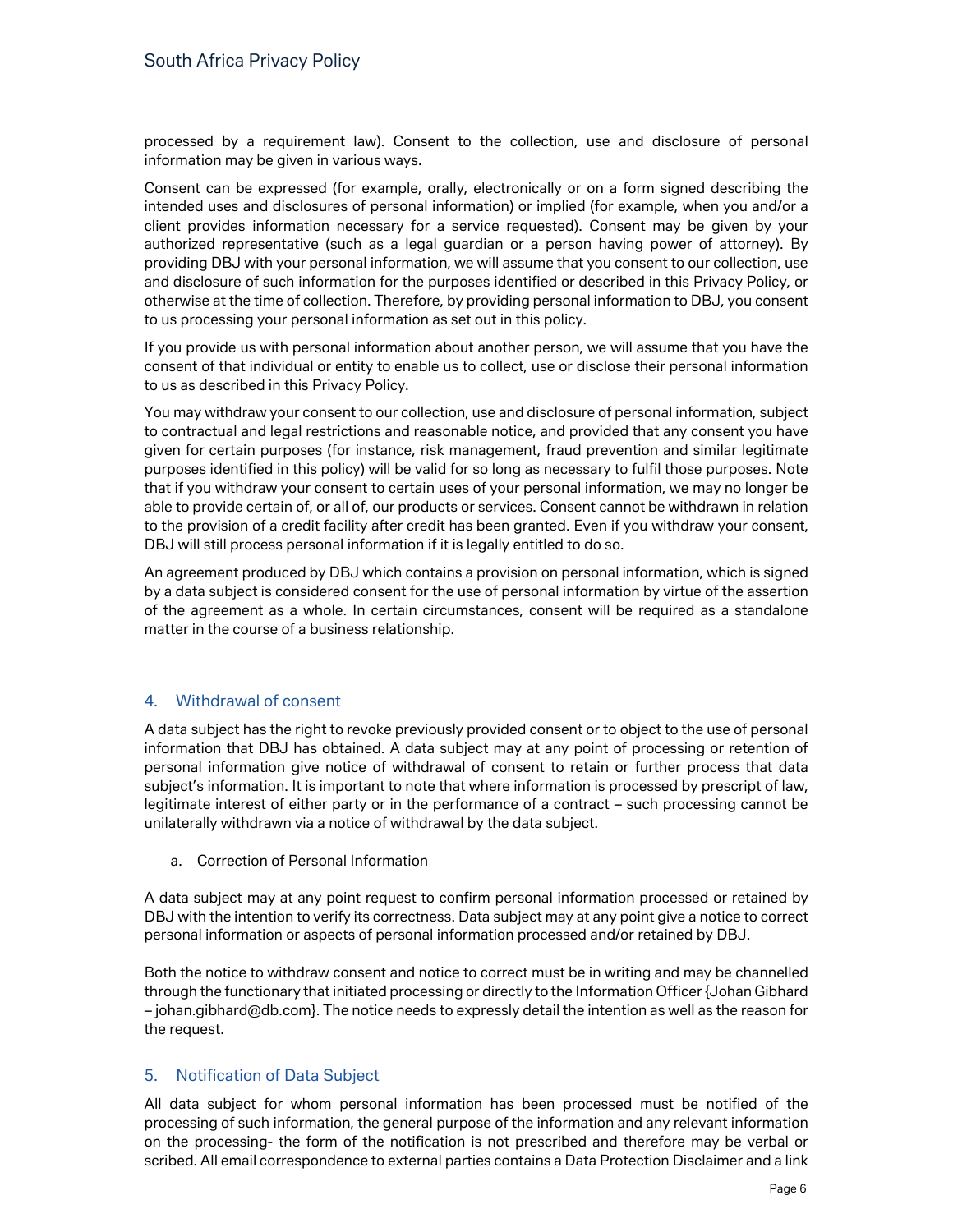to this policy which DBJ deems sufficient notice where consent for information processing has been given. DBJ functionaries may also make reference to the Policy on the website as notification. The disclaimer also provides

#### 6. Further Processing of Personal Information

DBJ is part of a wider group and therefore information may be transferred to or collected by, affiliates/associates for the same purpose for which the information was first processed. Should the intended purpose shift with processing- in consultation with the Information Officer the transferring functionary must seek various information privacy assurances as well as consent (if not given by data subject at the onset of processing) for further processing.

# 7. Information Security

Maintaining the privacy and protection of the information entrusted to DBJ is key to our data privacy regime which is led by the Group Data Protection & Privacy Policy. We protect personal information using physical, electronic, or procedural security measures appropriate to the sensitivity of the information in our custody or control, which may include safeguards to protect against loss or theft, as well as against unauthorized access, disclosure, copying, use or modification. Each functionary within DBJ is cognisant of information security risks associated with the information in their auspice and has detailed in their Level 1 KOP's the security measures in place to mitigate such risk (i.e., restricted access etc.) Authorized employees, agents and third-party service providers of DBJ who require access to your personal information in order to fulfil their job requirements may have access to your personal information.

Our security systems are designed to prevent the loss, unauthorized destruction, damage and/or access to your personal information from unauthorized third parties.

In the case of an information breach, DBJ has effective and efficient processes which ensure a limitation to the harm caused by such a leak. DBJ has documented processes from a functionary level that cascade up to the Information Officer which allows any information security incident is dealt with in an organised, timeous and bona fides manner to limit the prejudice of affected parties.

Should a data subject be in possession of information that suggests a data breach of information has occurred via interaction with DBJ, such data subject must promptly report such suspicion to the Information Officer {Johan Gibhard- johan.gibhard@db.com, +27(0)11 7757000.

Each functionary maintains a breach log and will ensure any security breach matter is seen through to its conclusion.

Where appropriate the Information Officer will engage with the Information Regulatory and/or members of the public regarding certain aspects of a data compromise.

In terms of section 3(4) of the Cyber Crimes Act of 2020, any person who intercepts data of a nonpublic nature unlawfully has committed a criminal offence. Where such interception is detected by DBJ, the branch, through the Information Officer is obliged to report to the South African Police Service all information in their purview as it relates to such breach.

#### 8. Data Retention

DBJ will not retain the Personal Information of a data subject any longer than its original purpose or longer than what is mandated by law. DBJ is also subject to the Group Master Retention Schedule which also prescribes a minimum period for which certain information is required to be retained in the legitimate operational interest of the business. We may store personal information unless you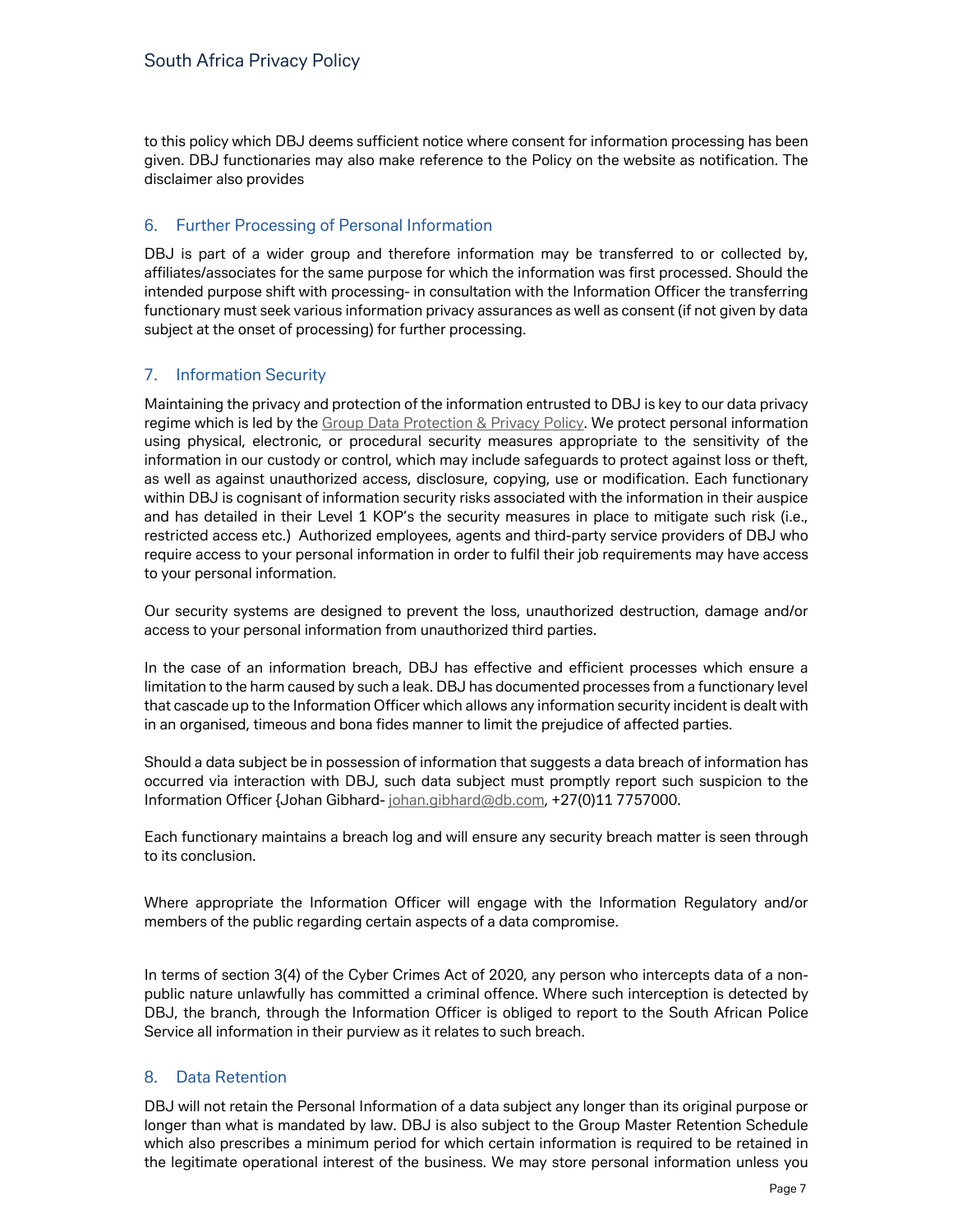object, but we usually store it for as long as we are legally obliged to do so. If you object, we will only store it if we are legally permitted or obliged to do so.

Each functionary is responsible for maintaining the information in their purview and ensuring that redundant personal and other information is destroyed in an unreconstructible manner.

#### 9. Data minimisation

We will use Personal Information only when it is necessary for and relevant to fulfil a particular internal process, task, or project. If we cannot avoid using Personal Information, we will only use the particular information necessary for the intended, legitimate purpose. In particular:

- We will limit the Personal Information we share with others, both internally (including with other DB entities) and externally, to that which is expressly authorized to be shared; and
- We will not record information about people in emails, instant messages, or free text fields in databases, which is not required for business purposes.

#### 10. Data accuracy

Personal Information will be kept accurate, complete and up to date. You undertake to only provide accurately and up to date Personal Information to DBJ and to inform us without delays of any changes. You as a data subject provider would be liable for any loss incurred or damage suffered by DBJ for relying on inaccurate information.

 If we notice any inaccuracies in the Personal Information that we handle, or if an individual or entity notifies us of any inaccuracy or change in their Personal Information, we will correct these immediately or escalate to the relevant person/team to be rectified.

Each internal business division and infrastructure function will ensure that it has adequate procedures in place to amend incorrect information and document that correction has been completed.

#### 11. KYC Information

Most personal information that DBJ would process would relate to Customer Due Diligence processes- which requires DBJ to identify and verify the existence of our clients at various intervals. The following KYC information is gathered by the Client On-Boarding team and is mandatory in terms of the Financial Intelligence Centre Act 1 of 2017 ("FIC Act"). This information is voluntarily provided as well as sourced from reputable public sources of information. The FIC Act prescribes to an extent the levels of identification required for a particular client and also prescribes a minimum period for which this information may be retained.

How information is processed, protected, and retained is the responsibility of the Front Office as well as Client Lifecycle Management ("CLM").

#### 12. Third parties/Service Providers

A significant part of the processes carried out as part of DBJ's operations is automated through systems offered by third-party agents or service providers who provide services on our behalf, including administrative, billing, compliance, reporting, information technology or other processing or custodial services. Agreements with such third parties address the minimum data protection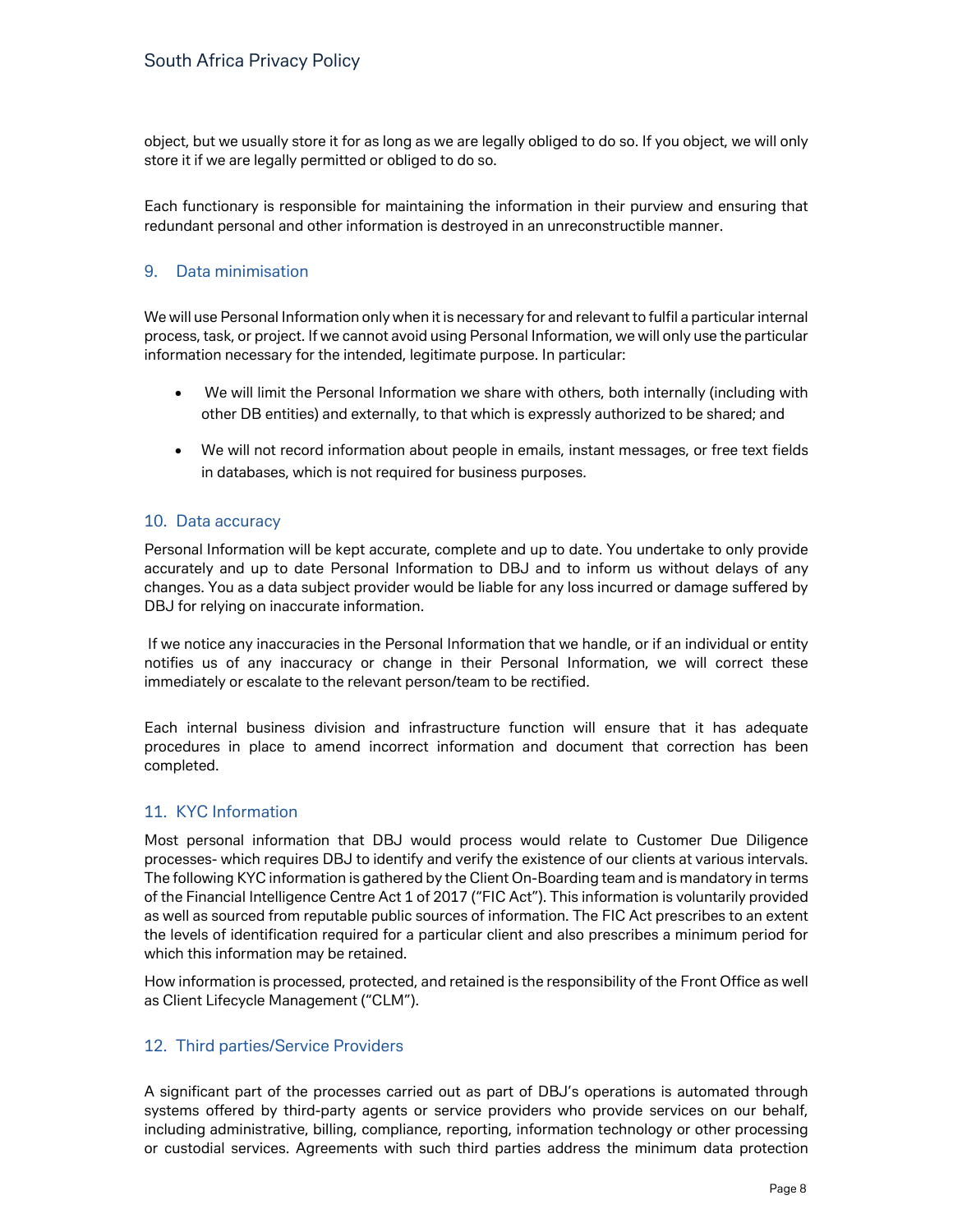standards except on behalf of DBJ. Some of these entities may be located outside of South Africa, including, without limitation, in the United States, the United Kingdom, Singapore, India and Germany. These countries may not have data protection laws similar to those in South Africa.

We take reasonable measures to ensure that any personal information that may be collected, used, disclosed, or otherwise processed by these service providers, agents and/or our affiliates/associates on our behalf is protected and not used or disclosed for purposes other than as directed by DBJ, subject to legal requirements in foreign jurisdictions applicable to those organizations, for example, lawful requirements to disclose personal information to government authorities in those countries.

# 13. Recording of Telephone Calls

We may monitor and/or record telephone conversations with our representatives for our mutual protection, to ensure that client instructions are carried out, to document DBJ's compliance with legal requirements and to ensure that service levels are maintained. We may also use voice recognition to enhance the customer experience, detect fraud or for other purposes relating to our business. As required by legislation governing our regulatory licenses DBJ is required to record and keep a record of trading-related as well as product offering conversations with clients.

#### 14. Surveillance Cameras and Recording

For the legitimate security interest of DBJ, we may monitor movement in and around our premises by closed-circuit television for our mutual security and protection, including to safeguard our domiciliary right and to collect evidence in cases of robbery and fraud. We may also use face recognition techniques to identify perpetrators of wrongful or criminal acts.

#### 15. Marketing by electronic or telephonic means

We may use personal information to inform you of our products, market trends, economic outlooks etc. No such marketing may occur without the prior consent of the data subject. Such permission may be later revoked.

#### 16. Monitoring of electronic communications

We communicate with you through different methods and channels. Where permitted by law, we may record and monitor electronic communications to make sure that they comply with our legal and regulatory responsibilities and internal policies.

#### 17. Obligations under the Promotion of Access Information Act

In the promotion of the right to information, the Promotion of Access to Information Act ("PAIA") makes it possible for private and public bodies to request certain personal and private information from institutions that process and retain such information on limited grounds. The process in which a body may request information from DBJ is prescribed in the PAIA Manual which includes the cost of such request as well as information that needs to be provided at the time of the request.

#### 18. Rights of individuals and juristic persons

Individuals and entities are granted the below rights in terms of POPIA, and we will adhere to these rights:

- the right to be informed about how and why their Personal Information is used;
- the right to ask for copies of the Personal Information held (including information contained in emails, instant messages, notes etc.);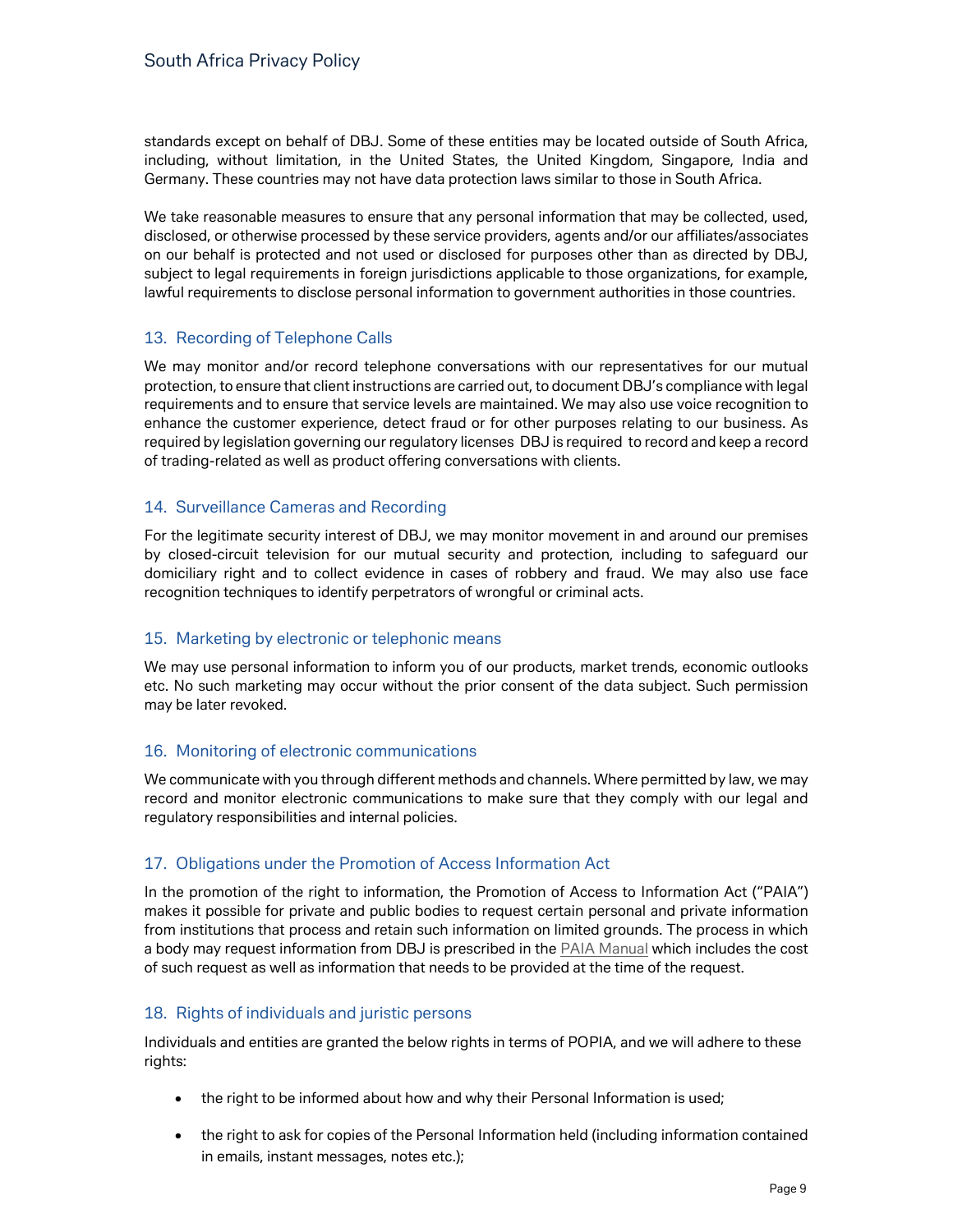- the right to ask for any inaccuracies in their Personal Information to be corrected;
- the right to have their Personal Information erased (where no obligations to keep the data exist beyond the retention period). You may also request that your Personal Information be erased if e.g. the Personal Information is no longer necessary for the purposes for which it was collected if the processing is based on your consent and you withdraw your consent for a specific process and there is no other legal ground for processing your Personal Information, if you object to the processing of Personal Information where we do not have an overriding legitimate interest, the processing is unlawful, or the Personal Information has to be erased to enable us to comply;
- the right to ask to stop Processing their Personal Information;
- the right to object to their Personal Information being used for direct marketing purposes;
- the right to have any Personal Information that they have provided to be transferred to another party; and
- the right not to be subjected to a fully automated decision-making process (i.e., a systemgenerated decision without any human input), where the outcome has a legal or similarly significant effect on the individual concerned.

When an individual or entity exercises any of the above rights, we will respond to the request in a strict time frame (in many cases one month, meaning one month to carry out the requested action).

Each business division and infrastructure function will maintain procedures to facilitate such requests from individuals and to ensure they are dealt with promptly (or rejected after review).

# 19. Your rights

We will take note of your rights under applicable privacy and data protection laws, especially your right to object, on reasonable grounds, to certain types of processing.

You have the right to query a decision that we make about a product or service that you have applied for and that was made solely by automated means by contacting the Information Officer or appeal to the Regulator.

Please note that even if you object to certain processing of Personal Information, we may continue this processing is permitted or required to do so by law, for example, to enable us to fulfil legal requirements, administer the employment or fulfil obligations under a contract with you.

You also have the right to lodge a complaint to the Information Regulator and the contact details of the Information Regulator can be found below.

Website: https://www.justice.gov.za/inforeg/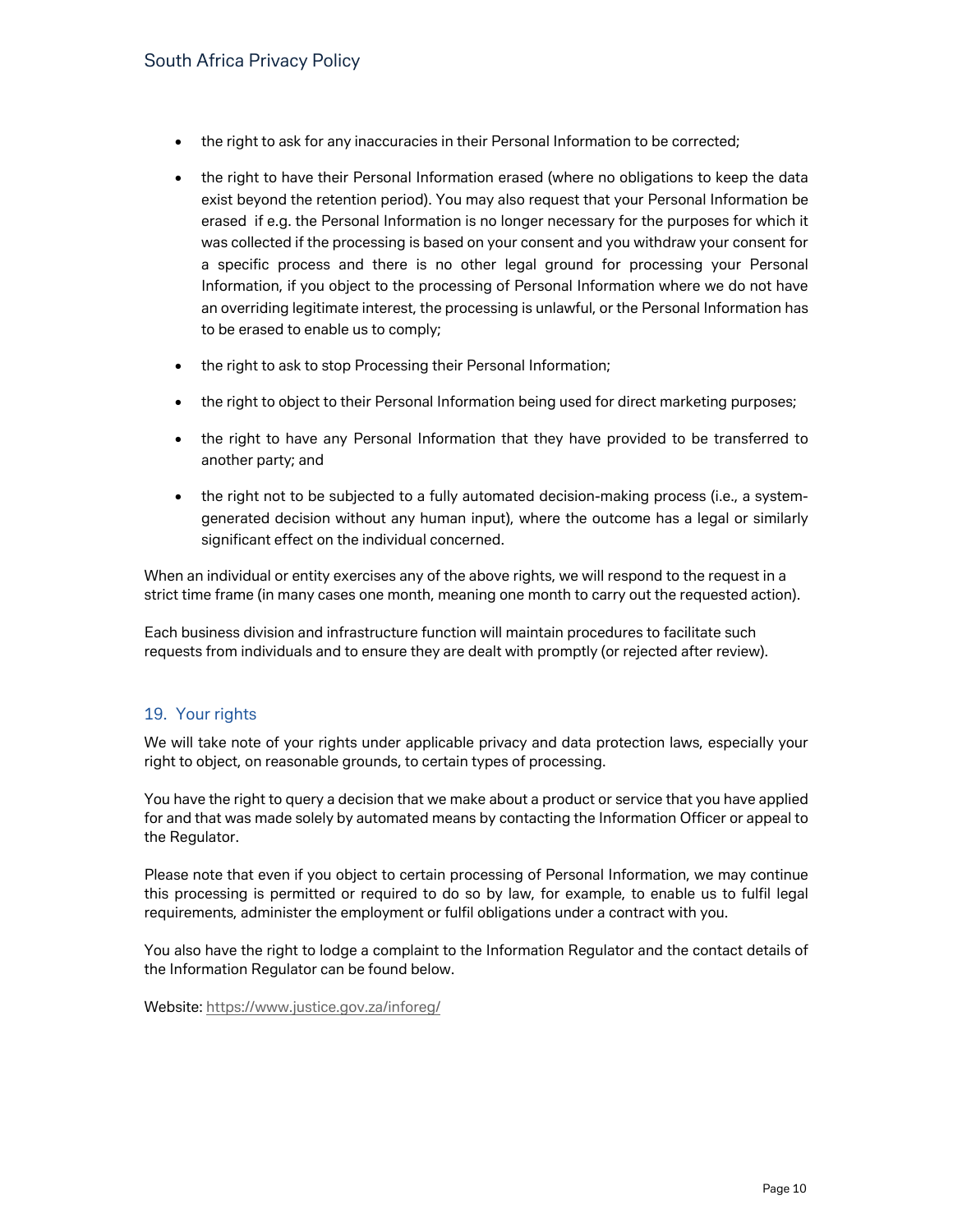#### Address:

33 Hoofd Street Forum III, 3rd Floor Braampark P. O Box 31533 Braamfontein, Johannesburg, 2017

Mr Marks Thibela Chief Executive Officer Tel No. +27 (0) 10 023 5207, Cell No. +27 (0) 82 746 4173

#### inforeg@justice.gov.za

#### 20. Compliance

All internal Business and Infrastructure heads are personally responsible for implementing and maintaining respective control standards and governance procedures to ensure compliance with this policy.

#### 21. Information Officer Contact details

Should any person have any queries on the Privacy Policy or any aspect related to personal information connected to DBJ, the details of the Information Officer and the Deputy information Officer in his absence are as follows:

| The Information Officer and Head: Compliance | 2 <sup>nd</sup> Floor North Towers             |  |
|----------------------------------------------|------------------------------------------------|--|
| Deutsche Bank AG Johannesburg Branch         | 140 West Street                                |  |
| Private Bag X9933                            | Sandton                                        |  |
| Sandton                                      | 2196                                           |  |
| 2146                                         |                                                |  |
| Telephone: (011) 775 7000                    | Johan Gibhard: Information Officer and Head of |  |

**Compliance** 

johan.gibhard@db.com

Mfundo Mathunjwa- Deputy Information Officer Mfundo.mathunjwa@db.com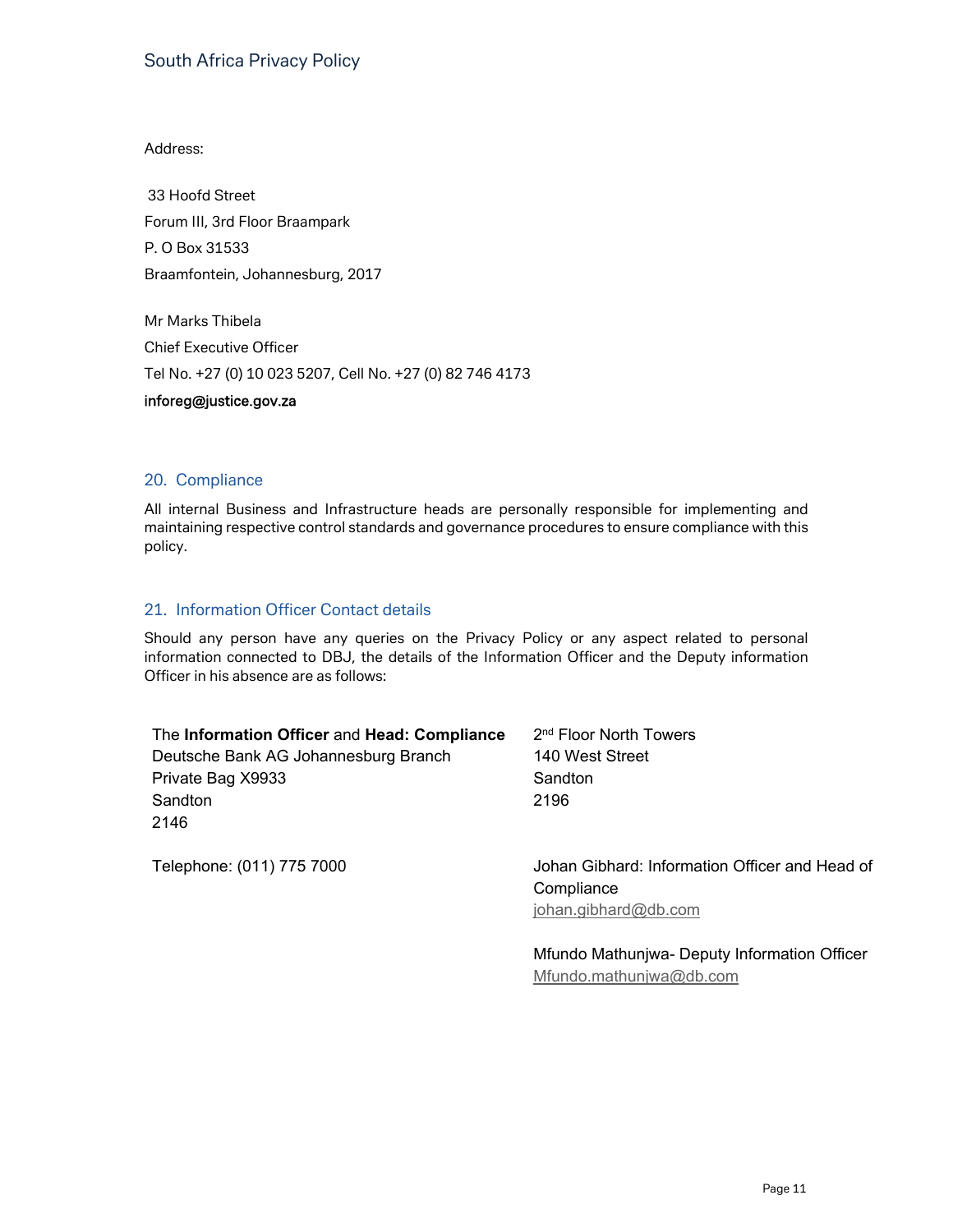# 22. Right to change this Privacy Policy

This Privacy Policy may be revised from time to time. If we intend to use or disclose personal information for purposes materially different than those described in this policy, we will make reasonable efforts to notify affected persons, if necessary, including by revising this Privacy Policy. The policy will be published on our website at

https://country.db.com/south-africa/documents/Privacy\_Policy\_South\_Africa.pdf?language\_id=1

 If you are concerned about how your personal information is used, you should contact us as described above to obtain a current copy of this policy. We urge you to request and review this Privacy Policy frequently to obtain the current version. The publication on our website and/or your continued use of our products and/or services and/or continued provision of personal information would constitute your acceptance of changes to the policy.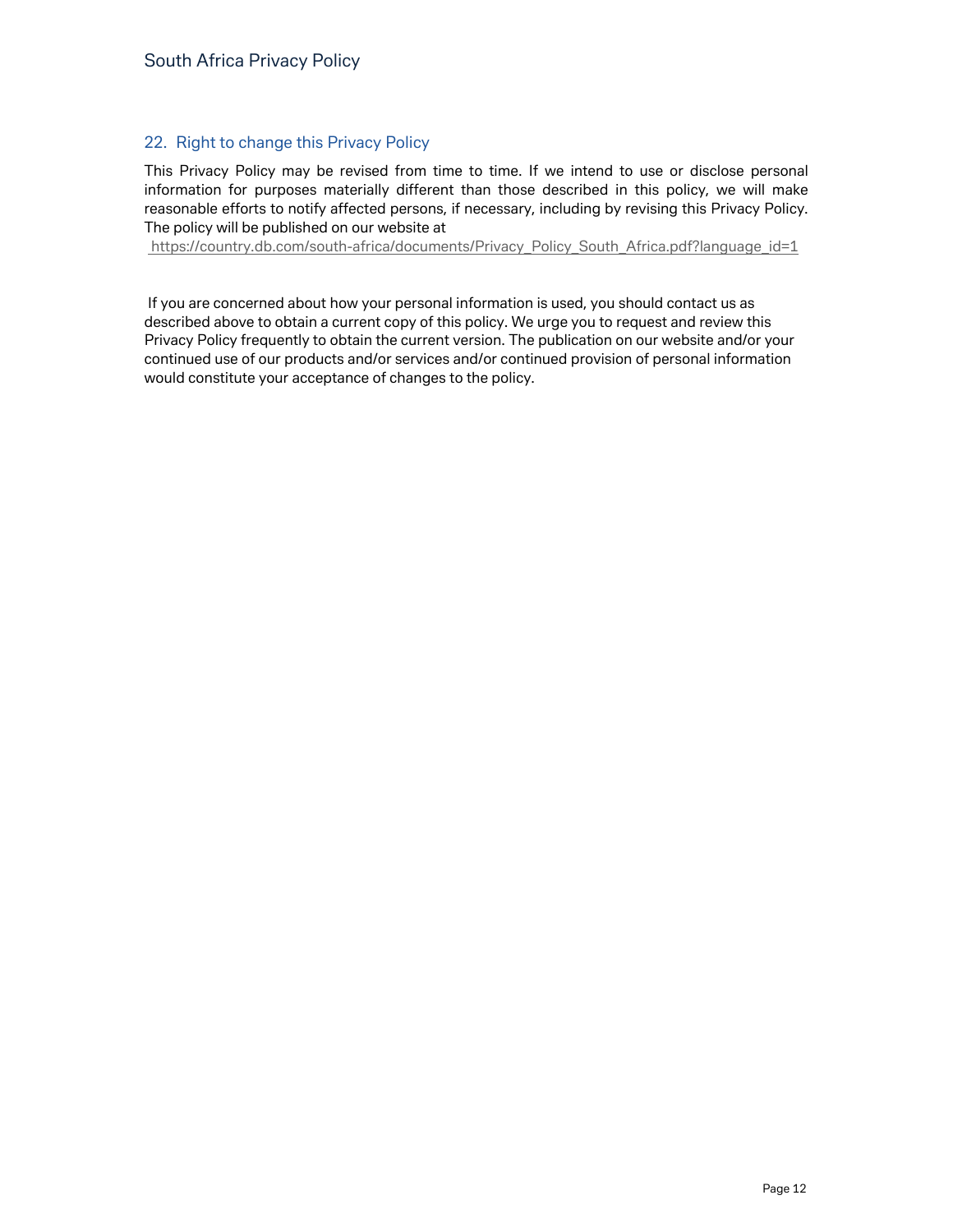# 23. Glossary

| Term                        | Definition                                                                                                                                                                                                        |
|-----------------------------|-------------------------------------------------------------------------------------------------------------------------------------------------------------------------------------------------------------------|
| Consent                     | means any voluntary, specific and informed expression of will in terms of<br>which permission is given for the processing of personal information.                                                                |
| Direct marketing            | means to approach a data subject, either in person or by mail or electronic<br>communication, for the direct or indirect purpose of:                                                                              |
|                             | (a) promoting or offering to supply, in the ordinary course of business, any<br>goods                                                                                                                             |
|                             | or services to the data subject; or                                                                                                                                                                               |
|                             | (b) requesting the data subject to donate any kind for any reason.                                                                                                                                                |
| Electronic<br>communication | means any text, voice, sound or image message sent over an electronic<br>communications network that is stored in the network or in the recipient's<br>terminal equipment until it is collected by the recipient. |
| Filing system               | means any structured set of personal information, whether                                                                                                                                                         |
|                             | centralised, decentralised or dispersed on a functional or geographical<br>basis, which                                                                                                                           |
|                             | is accessible according to specific criteria.                                                                                                                                                                     |
| <b>Information Officer</b>  | of, or in relation to, a:                                                                                                                                                                                         |
|                             | (a) public body means an Information Officer or deputy Information Officer<br>as                                                                                                                                  |
|                             | contemplated in terms of section 1 or 17 of the Promotion of Access to<br>Information Act; or                                                                                                                     |
|                             | (b) private body means the head of a private body as contemplated in<br>section 1.                                                                                                                                |
|                             | of the Promotion of Access to Information Act.                                                                                                                                                                    |
|                             | Johan Gibhard-johan.gibhard@db.com Tel: 27 (0)117757000                                                                                                                                                           |
| Person                      | means a natural person or a juristic person                                                                                                                                                                       |
| Personal information        | means information relating to an identifiable, living, natural person, and<br>where it is applicable, an identifiable, existing juristic person,                                                                  |
|                             | including, but not limited to-                                                                                                                                                                                    |
|                             | (a) information relating to race, gender, sex, pregnancy, marital status,                                                                                                                                         |
|                             | national, ethnic or social origin, colour, sexual orientation, age, physical or                                                                                                                                   |
|                             | mental health, well-being, disability, religion, conscience, belief, culture,<br>language and birth of the person;                                                                                                |
|                             | (b) information relating to the education or the medical, financial, criminal<br>or                                                                                                                               |
|                             | The employment history of the person;                                                                                                                                                                             |
|                             | (c) any identifying number, symbol, e-mail address, physical address,<br>telephone                                                                                                                                |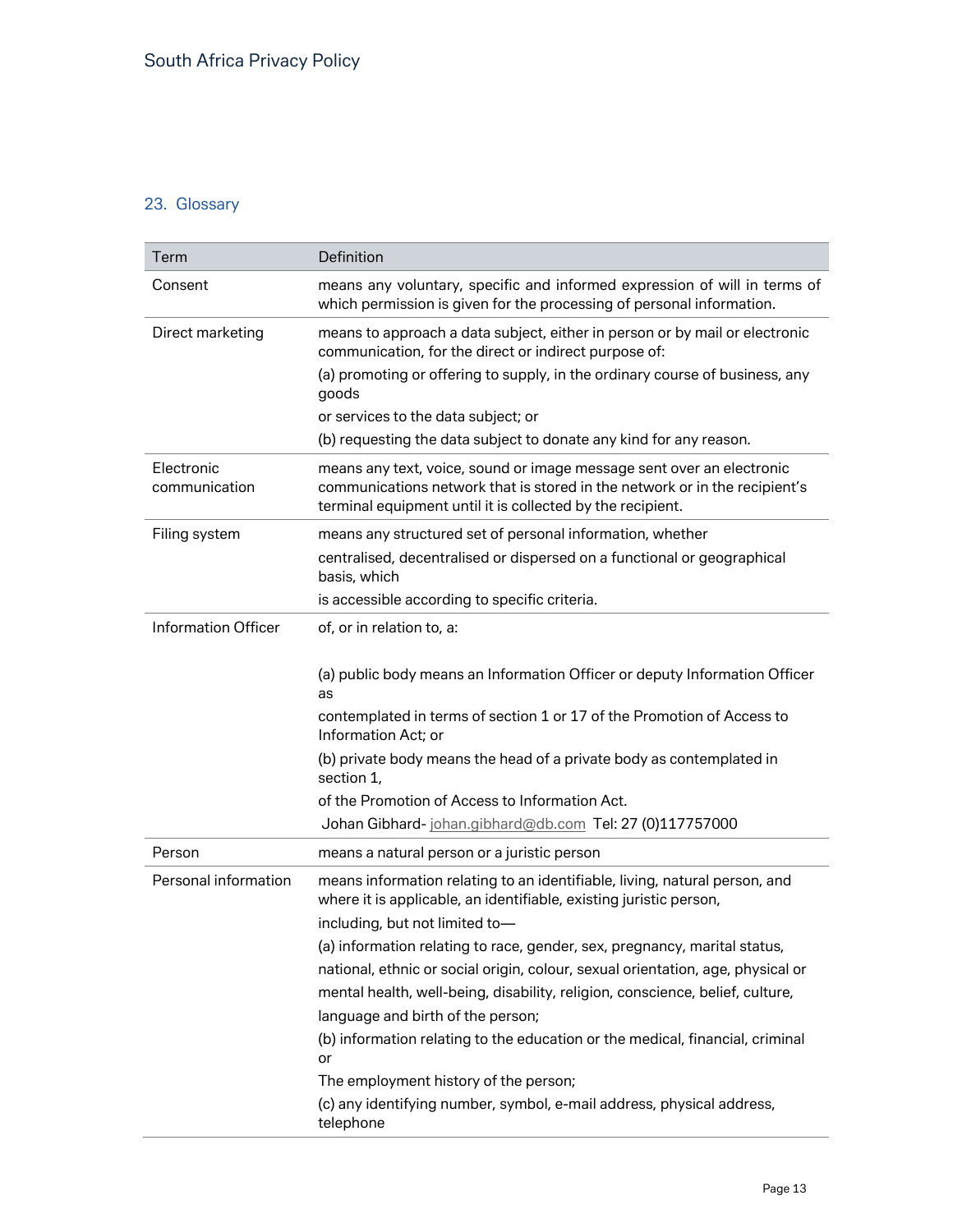| Term          | Definition                                                                                                           |
|---------------|----------------------------------------------------------------------------------------------------------------------|
|               | number, location information, online identifier or another particular                                                |
|               | assignment                                                                                                           |
|               | to the person;                                                                                                       |
|               | (d) the biometric information of the person;                                                                         |
|               | (e) the personal opinions, views or preferences of the person;                                                       |
|               | (f) correspondence sent by the person that is implicitly or explicitly of a<br>private                               |
|               | or confidential nature or further correspondence that would reveal the<br>contents                                   |
|               | of the original correspondence;                                                                                      |
|               | (g) the views or opinions of another individual about the person; and                                                |
|               | (h) the name of the person if it appears with other personal information<br>relating to                              |
|               | the person or if the disclosure of the name itself would reveal information                                          |
|               | about the person.                                                                                                    |
| <b>POPIA</b>  | means Act No. 4 of 2013: Protection of Personal Information Act, 2013                                                |
| Processing    | means any operation or activity or any set of operations, whether or                                                 |
|               | not by automatic means, concerning personal information, including-                                                  |
|               | (a) the collection, receipt, recording, organisation, collation, storage,<br>updating or                             |
|               | modification, retrieval, alteration, consultation or use;                                                            |
|               | (b) dissemination by means of transmission, distribution or making<br>available in                                   |
|               | any other form; or                                                                                                   |
|               | (c) merging, linking, as well as restriction, degradation, erasure or<br>destruction of                              |
|               | Information.                                                                                                         |
| Public record | means a record that is accessible in the public domain and which                                                     |
|               | is in the possession of or under the control of a public body, whether or not<br>it was created by that public body. |
| Record        | means any recorded information:                                                                                      |
|               | (a) regardless of form or medium, including any of the following:                                                    |
|               | (i) Writing on any material;                                                                                         |
|               | (ii) information produced, recorded, or stored by means of any tape-<br>recorder,                                    |
|               | computer equipment, whether hardware or software or both or other                                                    |
|               | the device, and any material subsequently derived from information so                                                |
|               | produced, recorded or stored;                                                                                        |
|               | (iii) label, marking or other writing that identifies or describes anything of                                       |
|               | which it forms part, or to which it is attached by any means;                                                        |
|               | (iv) book, map, plan, graph or drawing;                                                                              |
|               | v) photograph, film, negative, tape or another device in which one or more                                           |